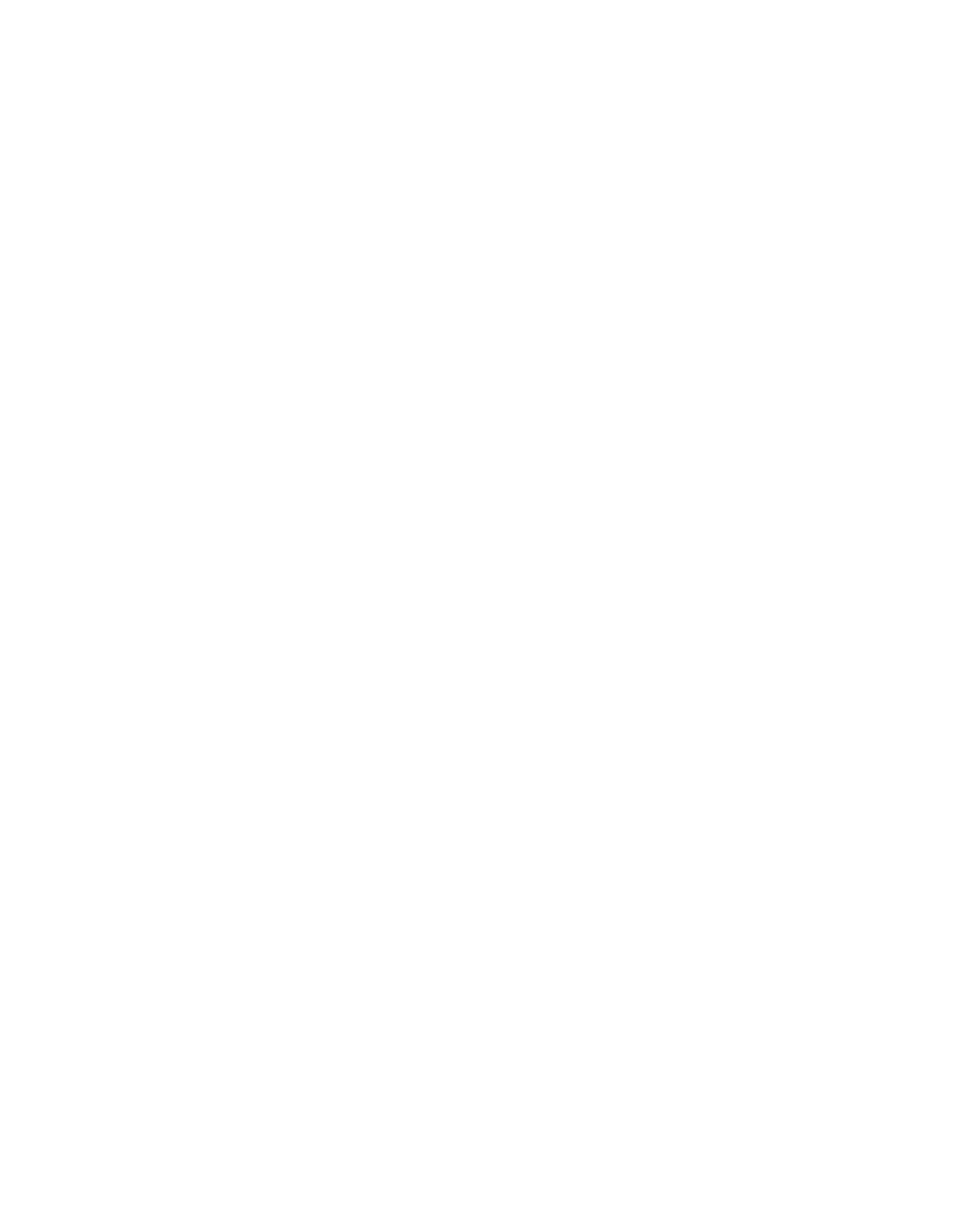# Part I: Special tax notice regarding plan payments

For payments *not* from a Designated Roth Account

## **YOUR ROLLOVER OPTIONS**

You are receiving this notice because all or a portion of a payment you are receiving from your Employer's Plan (the "Plan") is eligible to be rolled over to an IRA or an employer plan. This notice is intended to help you decide whether to do such a rollover.

This notice describes the rollover rules that apply to payments from the Plan that are not from a designated Roth account (a type of account with special tax rules in some employer plans). If you also receive a payment from a designated Roth account in the Plan, please refer to Part II of this Rollover Explanation which serves as a supplemental notice for that payment, and the Plan administrator or the payor will tell you the amount that is being paid from each account.

Rules that apply to most payments from a plan are described in the "General Information About Rollovers" section. Special rules that only apply in certain circumstances are described in the "Special Rules and Options" section.

## **Your Right to Waive the 30-Day Notice Period**

Generally, neither a direct rollover nor a payment can be made from the plan until at least 30 days after your receipt of this notice. Thus, after receiving this notice, you have at least 30 days to consider whether or not to have your withdrawal directly rolled over. If you do not wish to wait until this 30-day notice period ends before your election is processed, you may waive the notice period by making an affirmative election indicating whether or not you wish to make a direct rollover. Your withdrawal will then be processed in accordance with your election as soon as practical after it is received by the Plan Administrator.

## **GENERAL INFORMATION ABOUT ROLLOVERS**

#### **How can a rollover affect my taxes?**

You will be taxed on a payment from the Plan if you do not roll it over. If you are under age 59½ and do not do a rollover, you will also have to pay a 10% additional income tax on early distributions (unless an exception applies). However, if you do a rollover, you will not have to pay tax until you receive payments later and the 10% additional income tax will not apply if those payments are made after you are age 59½ (or if an exception applies).

#### **Where may I roll over the payment?**

You may roll over the payment to either an IRA (an individual retirement account or individual retirement annuity) or an employer plan (a tax-qualified plan, section 403(b) plan, or governmental section 457(b) plan) that will accept the rollover. The rules of the IRA or employer plan that holds the rollover will determine your investment options, fees, and rights to payment from the IRA or employer plan (for example, no spousal consent rules apply to IRAs and IRAs may not provide loans). Further, the amount rolled over will become subject to the tax rules that apply to the IRA or employer plan.

Even if a plan accepts rollovers, it might not accept rollovers of certain types of distributions, such as after-tax amounts. If this is the case, and your distribution includes after-tax amounts, you may wish instead to roll your distribution over to a traditional IRA or split your rollover amount between the employer plan in which you will participate and a traditional IRA. If an employer plan accepts your rollover, the plan may restrict subsequent distributions of the rollover amount or may require your spouse's consent for any subsequent distribution. A subsequent distribution from the plan that accepts your rollover may also be subject to different tax treatment than distributions from this Plan. Check with the administrator of the plan that is to receive your rollover prior to making the rollover.

#### **How do I do a rollover?**

There are two ways to do a rollover. You can do either a direct rollover or a 60-day rollover.

If you do a direct rollover, the Plan will make the payment directly to your IRA or an employer plan. You should contact the IRA sponsor or the administrator of the employer plan for information on how to do a direct rollover.

If you do not do a direct rollover, you may still do a rollover by making a deposit into an IRA or eligible employer plan that will accept it. You will have 60 days after you receive the payment to make the deposit. If you do not do a direct rollover, the Plan is required to withhold 20% of the payment for federal income taxes (up to the amount of cash and property received other than employer stock). This means that, in order to roll over the entire payment in a 60-day rollover, you must use other funds to make up for the 20% withheld. If you do not roll over the entire amount of the payment, the portion not rolled over will be taxed and will be subject to the 10% additional income tax on early distributions if you are under age 59½ (unless an exception applies).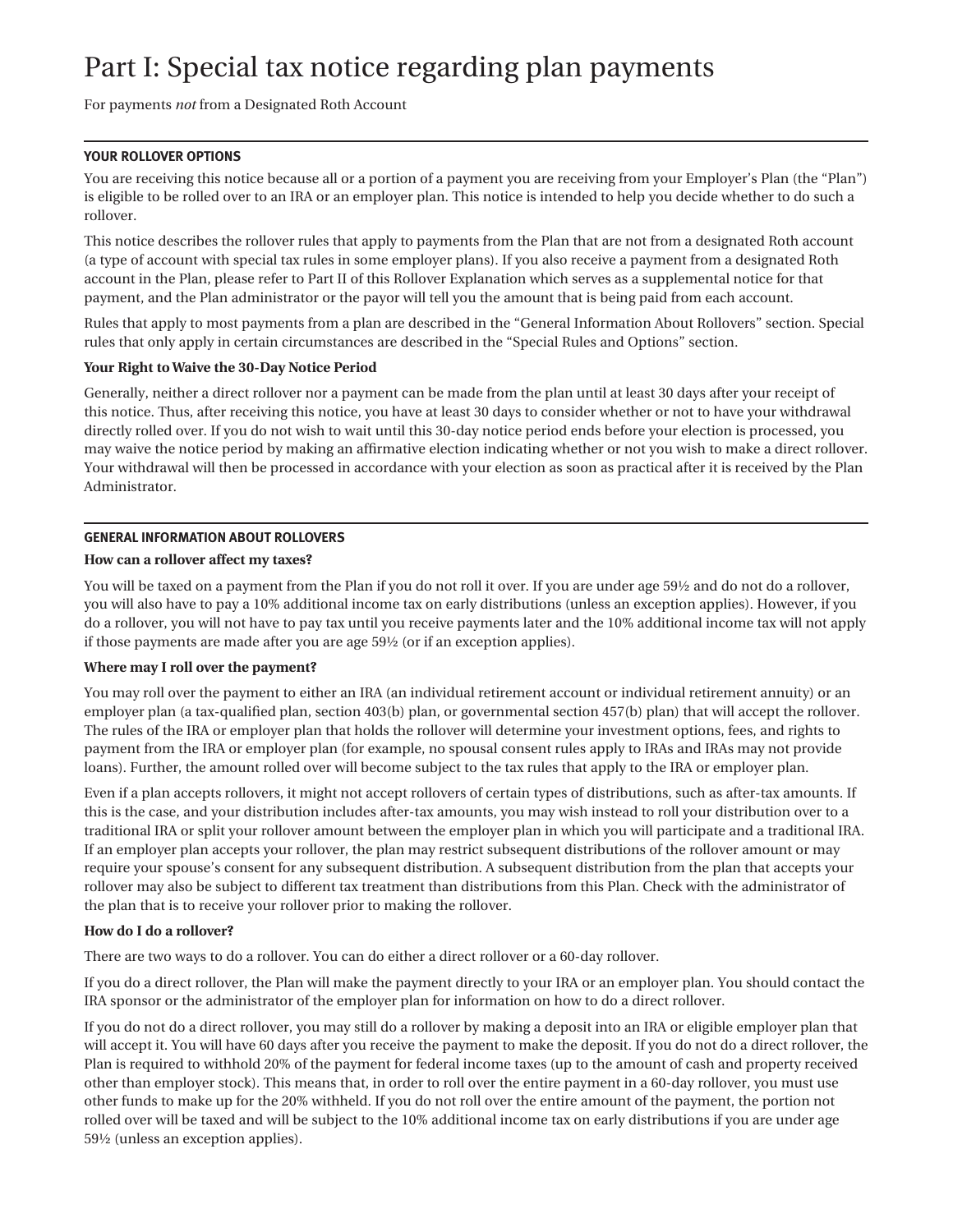# **How much may I roll over?**

If you wish to do a rollover, you may roll over all or part of the amount eligible for rollover. Any payment from the Plan is eligible for rollover, except:

- •. Certain payments spread over a period of at least 10 years or over your life or life expectancy (or the lives or joint life expectancy of you and your beneficiary)
- Required minimum distributions after age 70½ (or after death)
- Hardship distributions
- ESOP dividends
- Corrective distributions of contributions that exceed tax law limitations
- Loans treated as deemed distributions (for example, loans in default due to missed payments before your employment ends)
- Cost of life insurance paid by the Plan
- Payments of certain automatic enrollment contributions requested to be withdrawn within 90 days of the first contribution
- Amounts treated as distributed because of a prohibited allocation of S corporation stock under an ESOP (also, there will generally be adverse tax consequences if you roll over a distribution of S corporation stock to an IRA).

The Plan administrator or the payor can tell you what portion of a payment is eligible for rollover.

# **If I don't do a rollover, will I have to pay the 10% additional income tax on early distributions?**

If you are under age 59½, you will have to pay the 10% additional income tax on early distributions for any payment from the Plan (including amounts withheld for income tax) that you do not roll over, unless one of the exceptions listed below applies. This tax is in addition to the regular income tax on the payment not rolled over.

The 10% additional income tax does not apply to the following payments from the Plan:

- Payments made after you separate from service if you will be at least age 55 in the year of the separation
- Payments that start after you separate from service if paid at least annually in equal or close to equal amounts over your life or life expectancy (or the lives or joint life expectancy of you and your beneficiary)
- Payments from a governmental defined benefit pension plan made after you separate from service if you are a public safety employee and you are at least age 50 in the year of the separation
- Payments made due to disability
- Payments after your death
- Payments of ESOP dividends
- Corrective distributions of contributions that exceed tax law limitations
- Cost of life insurance paid by the Plan
- Payments made directly to the government to satisfy a federal tax levy
- Payments made under a qualified domestic relations order (QDRO)
- Payments up to the amount of your deductible medical expenses
- Certain payments made while you are on active duty if you were a member of a reserve component called to duty after September 11, 2001 for more than 179 days
- Payments of certain automatic enrollment contributions requested to be withdrawn within 90 days of the first contribution.

# **If I do a rollover to an IRA, will the 10% additional income tax apply to early distributions from the IRA?**

If you receive a payment from an IRA when you are under age 59½, you will have to pay the 10% additional income tax on early distributions from the IRA, unless an exception applies. In general, the exceptions to the 10% additional income tax for early distributions from an IRA are the same as the exceptions listed above for early distributions from a plan. However, there are a few differences for payments from an IRA, including:

- There is no exception for payments after separation from service that are made after age 55.
- The exception for qualified domestic relations orders (QDROs) does not apply (although a special rule applies under which, as part of a divorce or separation agreement, a tax-free transfer may be made directly to an IRA of a spouse or former spouse).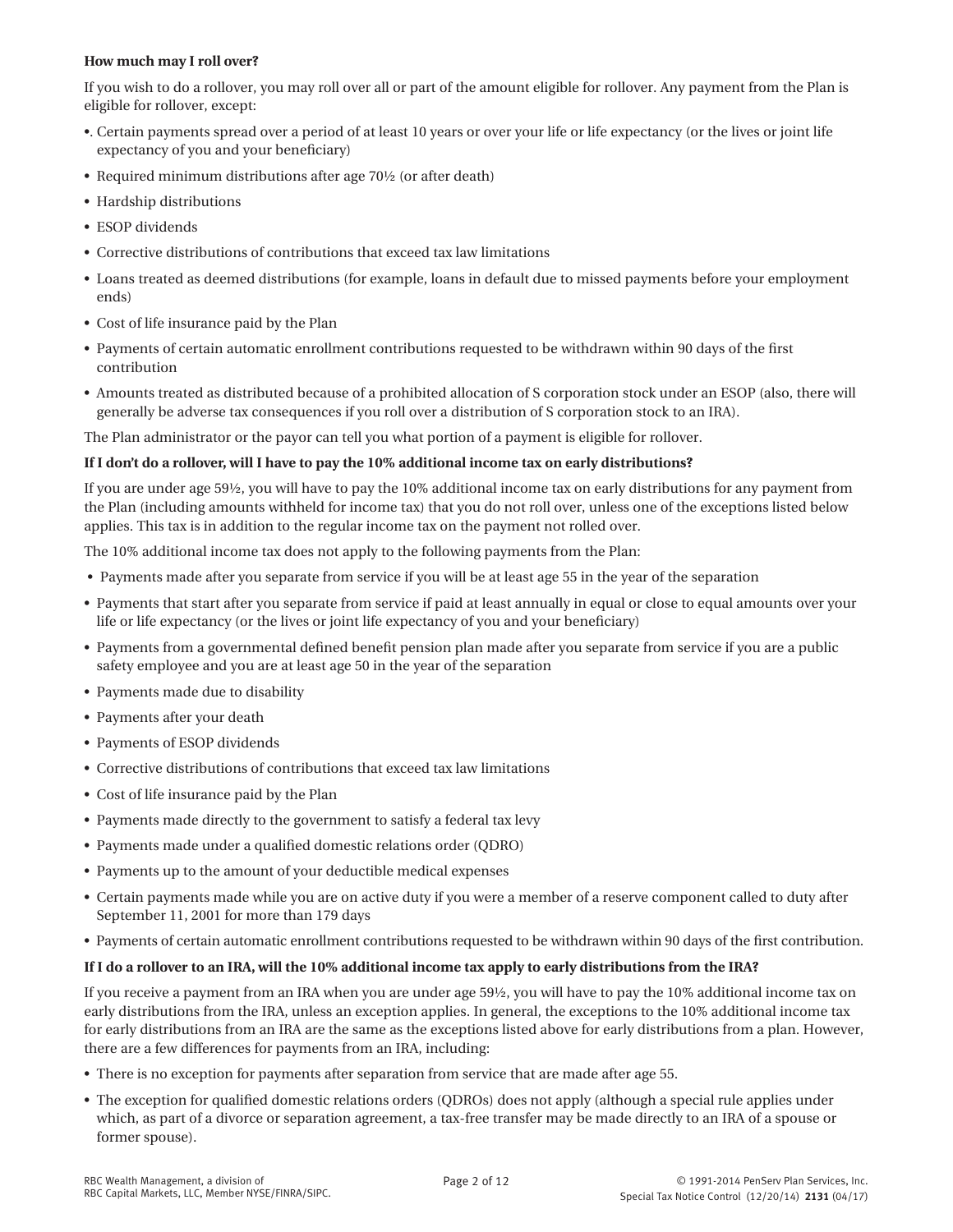- The exception for payments made at least annually in equal or close to equal amounts over a specified period applies without regard to whether you have had a separation from service.
- There are additional exceptions for (1) payments for qualified higher education expenses, (2) payments up to \$10,000 used in a qualified first-time home purchase, and (3) payments for health insurance premiums after you have received unemployment compensation for 12 consecutive weeks (or would have been eligible to receive unemployment compensation but for self- employed status).

## **Does Federal income tax withholding apply to my distribution?**

- Mandatory Withholding. If any portion of your payment can be rolled over and you do not elect to make a DIRECT ROLLOVER, the Plan is required by law to withhold 20% of the taxable amount. This amount is sent to the IRS as federal income tax withholding. For example, if you can roll over a taxable payment of \$10,000, only \$8,000 will be paid to you because the Plan must withhold \$2,000 as income tax. However, when you prepare your income tax return for the year, unless you make a rollover within 60 days (see "Sixty-Day Rollover Option" below), you must report the full \$10,000 as a taxable payment from the Plan. You must report the \$2,000 as tax withheld, and it will be credited against any income tax you owe for the year. There will be no income tax withholding if your payments for the year are less than \$200.
- Voluntary Withholding. If any portion of your payment is taxable but cannot be rolled over, the mandatory withholding rules described above do not apply. In this case, you may elect not to have withholding apply to that portion. If you do nothing, an amount will be taken out of this portion of your payment for federal income tax withholding. To elect out of withholding, ask the Plan Administrator for the election form and related information.
- Sixty-Day Rollover Option. If you receive a payment that can be rolled over, you can still decide to roll over all or part of it to an IRA or to an eligible employer plan that accepts rollovers. If you decide to roll over, you must contribute the amount of the payment you received to an IRA or eligible employer plan within 60 days after you receive the payment. The portion of your payment that is rolled over will not be taxed until you take it out of the traditional IRA or the eligible employer plan.

You can roll over up to 100% of your payment that is an eligible rollover distribution, including an amount equal to the 20% of the taxable portion that was withheld. If you choose to roll over 100%, you must find other money within the 60-day period to contribute to the IRA or the eligible employer plan, to replace the 20% that was withheld. On the other hand, if you roll over only the 80% of the taxable portion that you received, you will be taxed on the 20% that was withheld.

Example: The taxable portion of your payment that can be rolled over is \$10,000, and you choose to have it paid to you. You will receive \$8,000, and \$2,000 will be sent to the IRS as income tax withholding. Within 60 days after receiving the \$8,000, you may roll over the entire \$10,000 to an IRA or an eligible employer plan. To do this, you roll over the \$8,000 you received from the Plan, and you will have to find \$2,000 from other sources (your savings, a loan, etc.). In this case, the entire \$10,000 is not taxed until you take it out of the traditional IRA or an eligible employer plan. If you roll over the entire \$10,000, when you file your income tax return you may get a refund of part or all of the \$2,000 withheld.

If, on the other hand, you roll over only \$8,000, the \$2,000 you did not roll over is taxed in the year it was withheld. When you file your income tax return, you may get a refund of part of the \$2,000 withheld. (However, any refund is likely to be larger if you roll over the entire \$10,000.)

#### **Will I owe State income taxes?**

This notice does not describe any State or local income tax rules (including State/local withholding rules).

# **SPECIAL RULES AND OPTIONS**

# **If your payment includes after-tax contributions**

After-tax contributions included in a payment are not taxed. If a payment is only part of your benefit, an allocable portion of your after-tax contributions is included in the payment, so you cannot take a payment of only after-tax contributions. However, if you have pre-1987 after-tax contributions maintained in a separate account, a special rule may apply to determine whether the after-tax contributions are included in a payment. In addition, special rules apply when you do a rollover, as described below.

You may roll over to an IRA a payment that includes after-tax contributions through either a direct rollover or a 60-day rollover. You must keep track of the aggregate amount of the after-tax contributions in all of your IRAs (in order to determine your taxable income for later payments from the IRAs). If you do a direct rollover of only a portion of the amount paid from the Plan and at the same time the rest is paid to you, the portion directly rolled over consists first of the amount that would be taxable if not rolled over. For example, assume you are receiving a distribution of \$12,000, of which \$2,000 is after-tax contributions. In this case, if you directly roll over\$10,000 to an IRA that is not a Roth IRA, no amount is taxable because the \$2,000 amount not directly rolled over is treated as being after-tax contributions. If you do a direct rollover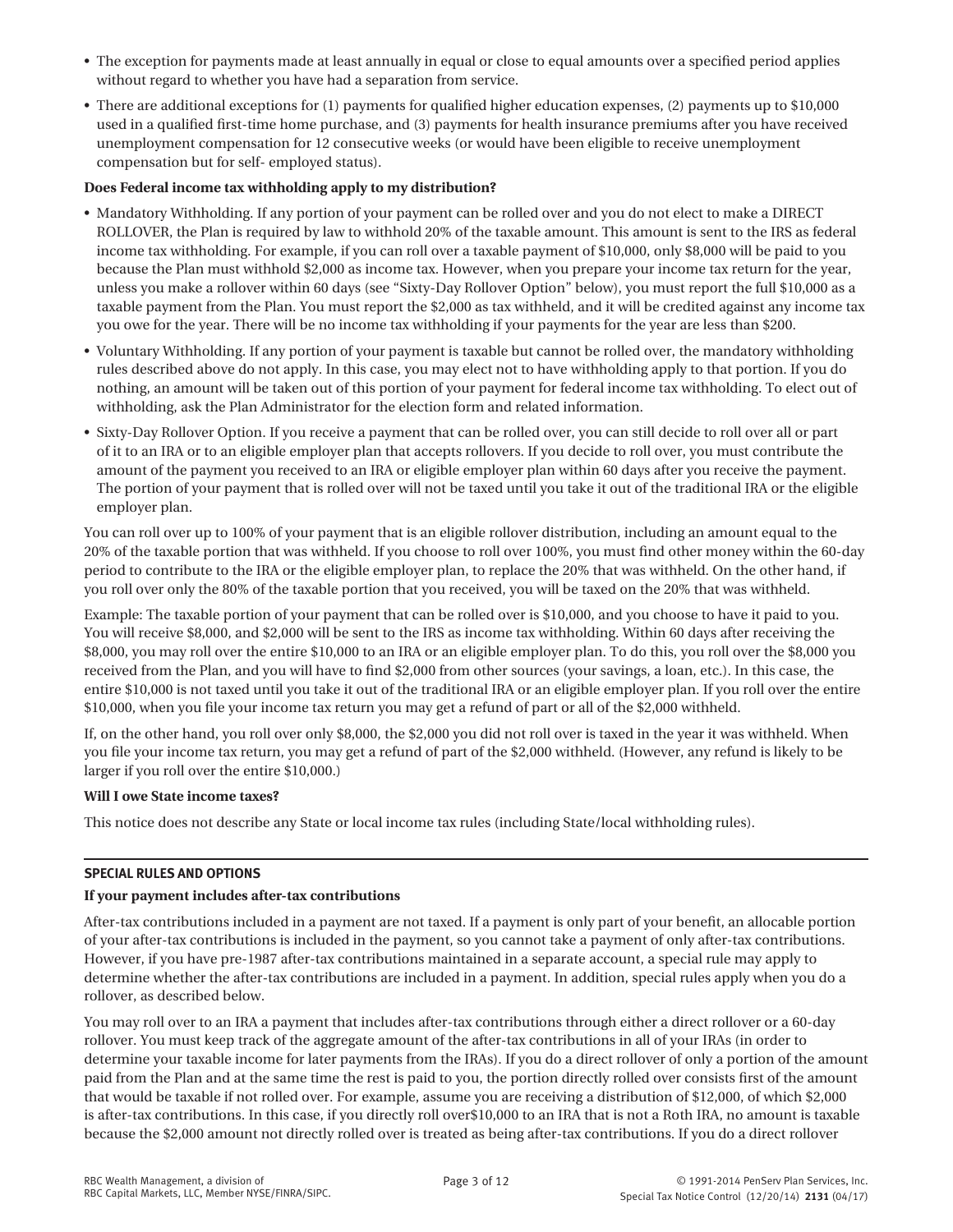of the entire amount paid from the Plan to two or more destinations at the same time, you can choose which destination receives the after-tax contributions.

If you do a 60-day rollover to an IRA of only a portion of a payment made to you, the after-tax contributions are treated as rolled over last. For example, assume you are receiving a distribution of \$12,000, of which \$2,000 is after-tax contributions, and no part of the distribution is directly rolled over. In this case, if you roll over \$10,000 to an IRA that is not a Roth IRA in a 60-day rollover, no amount is taxable because the \$2,000 amount not rolled over is treated as being after-tax contributions.

Once you roll over your after-tax contributions to a traditional IRA, those amounts CANNOT later be rolled over to an employer plan.

You may roll over to an employer plan all of a payment that includes after-tax contributions, but only through a direct rollover (and only if the receiving plan separately accounts for after-tax contributions and is not a governmental section 457(b) plan). You can do a 60-day rollover to an employer plan of part of a payment that includes after-tax contributions, but only up to the amount of the payment that would be taxable if not rolled over.

# **If you miss the 60-day rollover deadline**

Generally, the 60-day rollover deadline cannot be extended. However, the IRS has the limited authority to waive the deadline under certain extraordinary circumstances, such as when external events prevented you from completing the rollover by the 60-day rollover deadline. To apply for a waiver, you must file a private letter ruling request with the IRS. Private letter ruling requests require the payment of a nonrefundable user fee. For more information, see IRS Publication 590-A, Contributions to, Individual Retirement Arrangements (IRAs).

# **If your payment includes employer stock that you do not roll over**

If you do not do a rollover, you can apply a special rule to payments of employer stock (or other employer securities) that are either attributable to after-tax contributions or paid in a lump sum after separation from service (or after age 59½, disability, or the participant's death). Under the special rule, the net unrealized appreciation on the stock will not be taxed when distributed from the Plan and will be taxed at capital gain rates when you sell the stock. Net unrealized appreciation is generally the increase in the value of employer stock after it was acquired by the Plan. If you do a rollover for a payment that includes employer stock (for example, by selling the stock and rolling over the proceeds within 60 days of the payment), the special rule relating to the distributed employer stock will not apply to any subsequent payments from the IRA or employer plan. The Plan administrator can tell you the amount of any net unrealized appreciation.

# **If you have an outstanding loan that is being offset**

If you have an outstanding loan from the Plan, your Plan benefit may be offset by the amount of the loan, typically when your employment ends. The loan offset amount is treated as a distribution to you at the time of the offset and will be taxed (including the 10% additional income tax on early distributions, unless an exception applies) unless you do a 60-day rollover in the amount of the loan offset to an IRA or employer plan.

# **If you were born on or before January 1, 1936**

If you were born on or before January 1, 1936 and receive a lump sum distribution that you do not roll over, special rules for calculating the amount of the tax on the payment might apply to you. For more information, see IRS Publication 575, Pension and Annuity Income.

# **If your payment is from a governmental section 457(b) plan**

If the Plan is a governmental section 457(b) plan, the same rules described elsewhere in this notice generally apply, allowing you to roll over the payment to an IRA or an employer plan that accepts rollovers. One difference is that, if you do not do a rollover, you will not have to pay the 10% additional income tax on early distributions from the Plan even if you are under age 59½ (unless the payment is from a separate account holding rollover contributions that were made to the Plan from a tax-qualified plan, a section 403(b) plan, or an IRA). However, if you do a rollover to an IRA or to an employer plan that is not a governmental section 457(b) plan, a later distribution made before age 59½ will be subject to the 10% additional income tax on early distributions (unless an exception applies). Other differences are that you cannot do a rollover if the payment is due to an "unforeseeable emergency" and the special rules under "If your payment includes employer stock that you do not roll over" and "If you were born on or before January 1, 1936" do not apply.

# **If you are an eligible retired public safety officer and your pension payment is used to pay for health coverage or qualified long-term care insurance**

If the Plan is a governmental plan, you retired as a public safety officer, and your retirement was by reason of disability or was after normal retirement age, you can exclude from your taxable income plan payments paid directly as premiums to an accident or health plan (or a qualified long-term care insurance contract) that your employer maintains for you,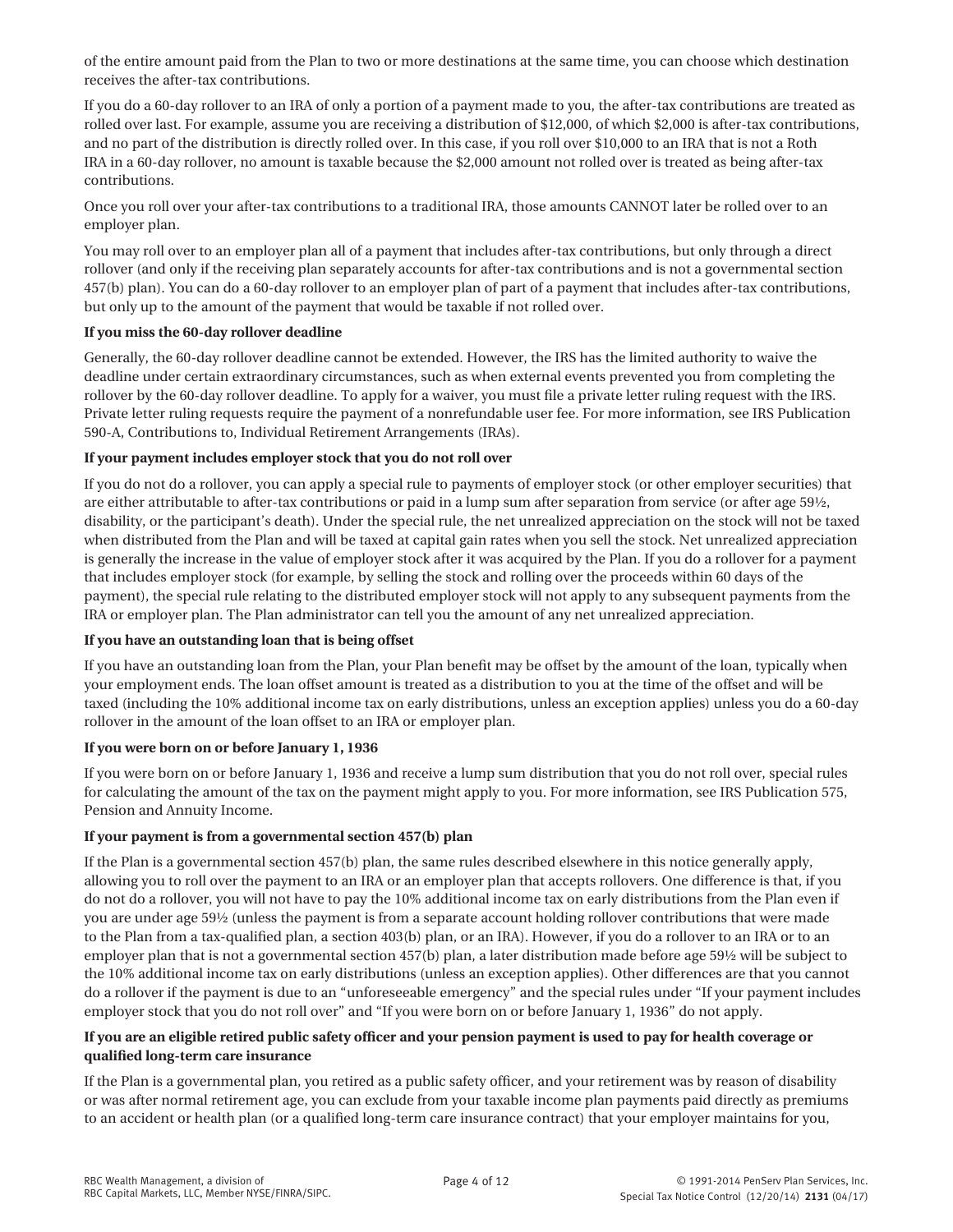your spouse, or your dependents, up to a maximum of \$3,000 annually. For this purpose, a public safety officer is a law enforcement officer, firefighter, chaplain, or member of a rescue squad or ambulance crew.

## **If you roll over your payment to a Roth IRA**

If you roll over a payment from the Plan to a Roth IRA, a special rule applies under which the amount of the payment rolled over (reduced by any after-tax amounts) will be taxed. However, the 10% additional income tax on early distributions will not apply (unless you take the amount rolled over out of the Roth IRA within 5 years, counting from January 1 of the year of the rollover).

 If you roll over the payment to a Roth IRA, later payments from the Roth IRA that are qualified distributions will not be taxed (including earnings after the rollover). A qualified distribution from a Roth IRA is a payment made after you are age 59½ (or after your death or disability, or as a qualified first-time homebuyer distribution of up to \$10,000) and after you have had a Roth IRA for at least 5 years. In applying this 5-year rule, you count from January 1 of the year for which your first contribution was made to a Roth IRA. Payments from the Roth IRA that are not qualified distributions will be taxed to the extent of earnings after the rollover, including the 10% additional income tax on early distributions (unless an exception applies). You do not have to take required minimum distributions from a Roth IRA during your lifetime. For more information, see IRS Publication 590-A, Contributions to, Individual Retirement Arrangements (IRAs), and IRS Publication 590-B, Distributions from Individual Retirement Arrangements (IRAs).).

## **If you do a rollover to a designated Roth account in the Plan**

You cannot roll over a distribution to a designated Roth account in another employer's plan. However, you can roll the distribution over into a designated Roth account in the distributing Plan. If you roll over a payment from the Plan to a designated Roth account in the Plan, the amount of the payment rolled over (reduced by any after-tax amounts directly rolled over) will be taxed. However, the 10% additional tax on early distributions will not apply (unless you take the amount rolled over out of the designated Roth account within the 5-year period that begins on January 1 of the year of the rollover).

If you roll over the payment to a designated Roth account in the Plan, later payments from the designated Roth account that are qualified distributions will not be taxed (including earnings after the rollover). A qualified distribution from a designated Roth account is a payment made both after you are age 59½ (or after your death or disability) and after you have had a designated Roth account in the Plan for at least 5 years. In applying this 5-year rule, you count from January 1 of the year your first contribution was made to the designated Roth account. However, if you made a direct rollover to a designated Roth account in the Plan from a designated Roth account in a plan of another employer, the 5-year period begins on January 1 of the year you made the first contribution to the designated Roth account in the Plan or, if earlier, to the designated Roth account in the plan of the other employer. Payments from the designated Roth account that are not qualified distributions will be taxed to the extent of earnings after the rollover, including the 10% additional income tax on early distributions (unless an exception applies).

#### **If you are not a plan participant**

Payments after death of the participant. If you receive a distribution after the participant's death that you do not roll over, the distribution will generally be taxed in the same manner described elsewhere in this notice. However, the 10% additional income tax on early distributions and the special rules for public safety officers do not apply, and the special rule described under the section "If you were born on or before January 1, 1936" applies only if the participant was born on or before January 1, 1936.

If you are a surviving spouse. If you receive a payment from the Plan as the surviving spouse of a deceased participant, you have the same rollover options that the participant would have had, as described elsewhere in this notice. In addition, if you choose to do a rollover to an IRA, you may treat the IRA as your own or as an inherited IRA.

An IRA you treat as your own is treated like any other IRA of yours, so that payments made to you before you are age 59½ will be subject to the 10% additional income tax on early distributions (unless an exception applies) and required minimum distributions from your IRA do not have to start until after you are age 70½.

If you treat the IRA as an inherited IRA, payments from the IRA will not be subject to the 10% additional income tax on early distributions. However, if the participant had started taking required minimum distributions, you will have to receive required minimum distributions from the inherited IRA. If the participant had not started taking required minimum distributions from the Plan, you will not have to start receiving required minimum distributions from the inherited IRA until the year the participant would have been age 70½.

If you are a surviving beneficiary other than a spouse. If you receive a payment from the Plan because of the participant's death and you are a designated beneficiary other than a surviving spouse, the rollover options you have are to do a direct rollover to an inherited IRA or a Qualified Rollover Contribution to an inherited Roth IRA. If you roll over the payment to an inherited Roth IRA, a special rule applies under which the amount of the payment rolled over (reduced by any after-tax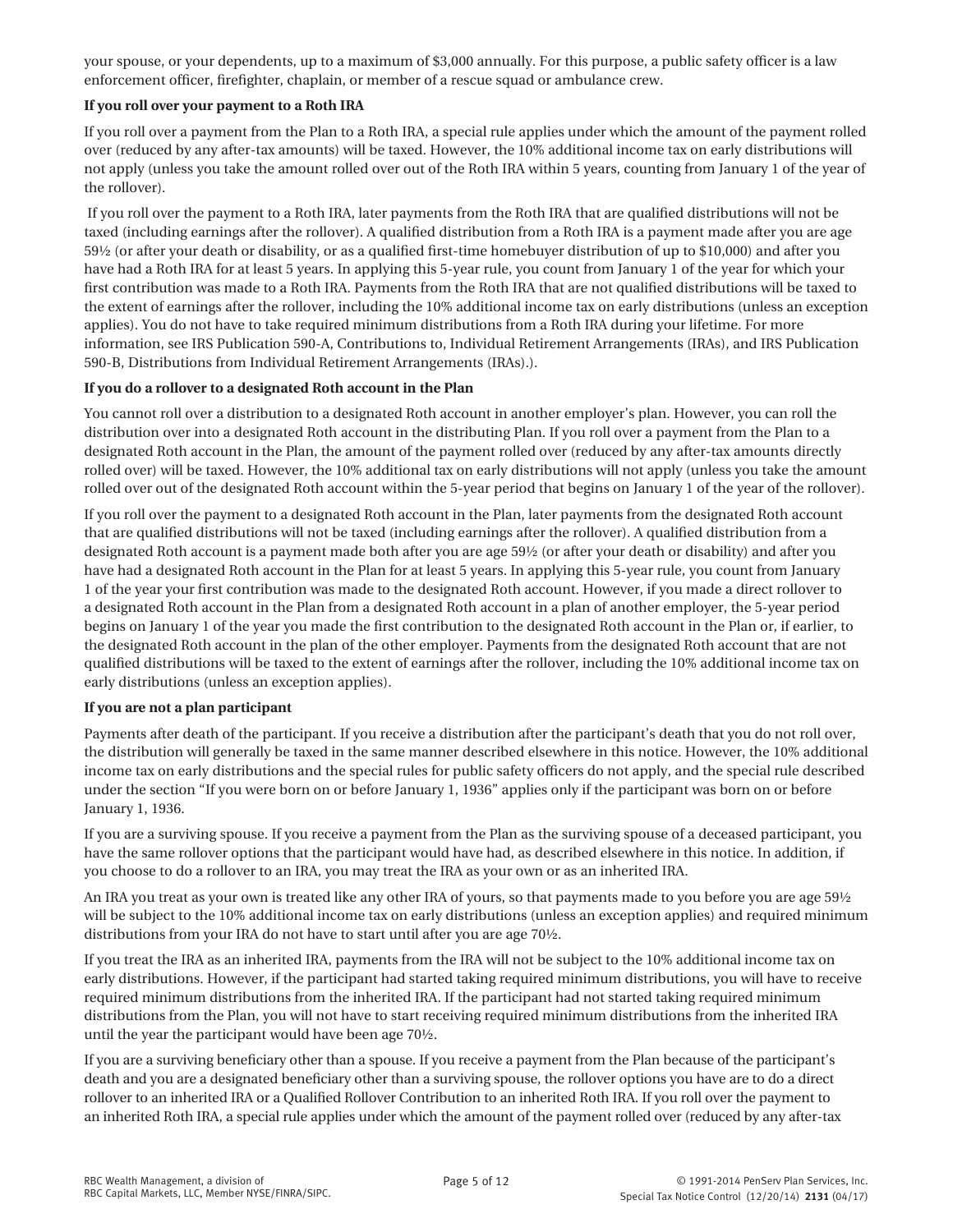amounts) will be taxed. Payments from the inherited IRA or Roth IRA will not be subject to the 10% additional income tax on early distributions. You will have to receive required minimum distributions from the inherited IRA or inherited Roth IRA.

Payments under a qualified domestic relations order. If you are the spouse or former spouse of the participant who receives a payment from the Plan under a qualified domestic relations order (QDRO), you generally have the same options the participant would have (for example, you may roll over the payment to your own IRA or an eligible employer plan that will accept it). Payments under the QDRO will not be subject to the 10% additional income tax on early distributions.

#### **If you are a nonresident alien**

If you are a nonresident alien and you do not do a direct rollover to a U.S. IRA or U.S. employer plan, instead of withholding 20%, the Plan is generally required to withhold 30% of the payment for federal income taxes. If the amount withheld exceeds the amount of tax you owe (as may happen if you do a 60-day rollover), you may request an income tax refund by filing Form 1040NR and attaching your Form 1042-S. See Form W-8BEN for claiming that you are entitled to a reduced rate of withholding under an income tax treaty. For more information, see also IRS Publication 519, U.S. Tax Guide for Aliens, and IRS Publication 515, Withholding of Tax on Nonresident Aliens and Foreign Entities.

#### **Other special rules**

If a payment is one in a series of payments for less than 10 years, your choice whether to make a direct rollover will apply to all later payments in the series (unless you make a different choice for later payments).

If your payments for the year are less than \$200 (not including payments from a designated Roth account in the Plan), the Plan is not required to allow you to do a direct rollover and is not required to withhold for federal income taxes. However, you may do a 60-day rollover.

Unless you elect otherwise, a mandatory cashout of more than \$1,000 (not including payments from a designated Roth account in the Plan) will be directly rolled over to an IRA chosen by the Plan administrator or the payor. A mandatory cashout is a payment from a plan to a participant made before age 62 (or normal retirement age, if later) and without consent, where the participant's benefit does not exceed \$5,000 (not including any amounts held under the plan as a result of a prior rollover made to the plan).

You may have special rollover rights if you recently served in the U.S. Armed Forces. For more information, see IRS Publication 3, Armed Forces' Tax Guide.

#### **FOR MORE INFORMATION**

You may wish to consult with the Plan administrator or payor, or a professional tax advisor, before taking a payment from the Plan. Also, you can find more detailed information on the federal tax treatment of payments from employer plans in: IRS Publication 575, Pension and Annuity Income; IRS Publication 590-A, Contributions to Individual Retirement Arrangements (IRAs); Publication 590-B, Distributions from Individual Retirement Arrangements (IRAs); Publication 590-B, Distributions from Individual Retirement Arrangements (IRAs); and IRS Publication 571, Tax-Sheltered Annuity Plans (403(b) Plans). These publications are available from a local IRS office, on the web at www.irs. gov, or by calling 1-800-TAX-FORM.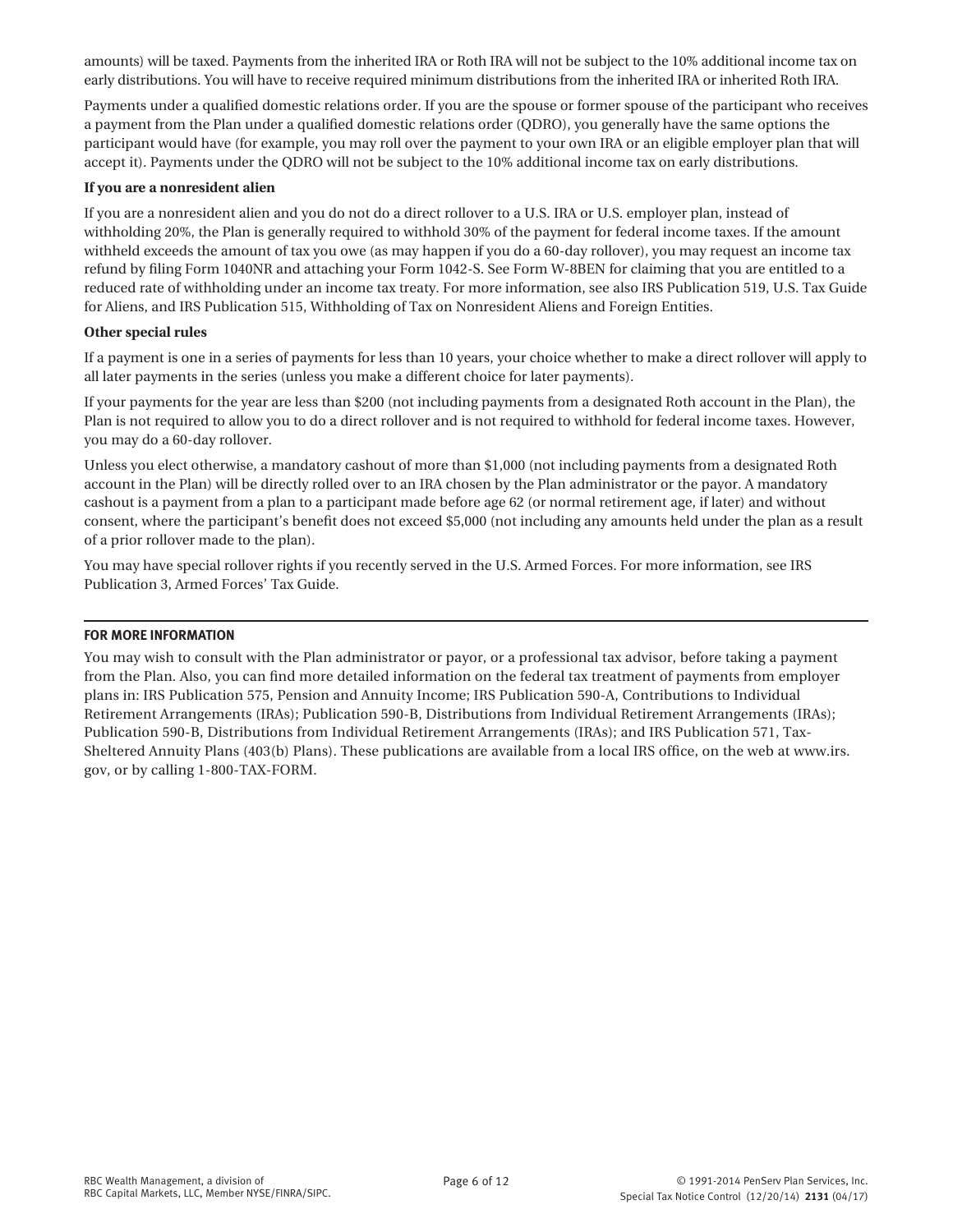# Part II: Supplemental special tax notice regarding plan payments

# For payments *from* a Designated Roth Account

If the payment you are receiving is NOT from a designated Roth account under your Employer's Plan, this Part II of the Rollover Explanation does not apply to you and you can disregard the following section.

## **YOUR ROLLOVER OPTIONS**

You are receiving this notice because all or a portion of a payment you are receiving from your Employer's Plan (the "Plan") is eligible to be rolled over to a Roth IRA or designated Roth account in an employer plan. This notice is intended to help you decide whether to do a rollover.

This notice describes the rollover rules that apply to payments from the Plan that are from a designated Roth account. If you also receive a payment from the Plan that is not from a designated Roth account, you will be provided a different notice for that payment, and the Plan administrator or the payor will tell you the amount that is being paid from each account.

Rules that apply to most payments from a designated Roth account are described in the "General Information About Rollovers" section. Special rules that only apply in certain circumstances are described in the "Special Rules and Options" section.

## **Your Right to Waive the 30-Day Notice Period**

Generally, neither a direct rollover nor a payment can be made from the plan until at least 30 days after your receipt of this notice. Thus, after receiving this notice, you have at least 30 days to consider whether or not to have your withdrawal directly rolled over. If you do not wish to wait until this 30-day notice period ends before your election is processed, you may waive the notice period by making an affirmative election indicating whether or not you wish to make a direct rollover. Your withdrawal will then be processed in accordance with your election as soon as practical after it is received by the Plan Administrator.

# **GENERAL INFORMATION ABOUT ROLLOVERS**

## **How can a rollover affect my taxes?**

After-tax contributions included in a payment from a designated Roth account are not taxed, but earnings might be taxed. The tax treatment of earnings included in the payment depends on whether the payment is a qualified distribution. If a payment is only part of your designated Roth account, the payment will include an allocable portion of the earnings in your designated Roth account.

If the payment from the Plan is not a qualified distribution and you do not do a rollover to a Roth IRA or a designated Roth account in an employer plan, you will be taxed on the earnings in the payment. If you are under age 59½, a 10% additional income tax on early distributions will also apply to the earnings (unless an exception applies). However, if you do a rollover, you will not have to pay taxes currently on the earnings and you will not have to pay taxes later on payments that are qualified distributions.

If the payment from the Plan is a qualified distribution, you will not be taxed on any part of the payment even if you do not do a rollover. If you do a rollover, you will not be taxed on the amount you roll over and any earnings on the amount you roll over will not be taxed if paid later in a qualified distribution.

A qualified distribution from a designated Roth account in the Plan is a payment made after you are age 59½ (or after your death or disability) and after you have had a designated Roth account in the Plan for at least 5 years. In applying the 5-year rule, you count from January 1 of the year your first contribution was made to the designated Roth account. However, if you did a direct rollover to a designated Roth account in the Plan from a designated Roth account in another employer plan, your participation will count from January 1 of the year your first contribution was made to the designated Roth account in the Plan or, if earlier, to the designated Roth account in the other employer plan.

# **Where may I roll over the payment?**

You may roll over the payment to either a Roth IRA (a Roth individual retirement account or Roth individual retirement annuity) or a designated Roth account in an employer plan (a tax-qualified plan or section 403(b) plan) that will accept the rollover. The rules of the Roth IRA or employer plan that holds the rollover will determine your investment options, fees, and rights to payment from the Roth IRA or employer plan (for example, no spousal consent rules apply to Roth IRAs and Roth IRAs may not provide loans). Further, the amount rolled over will become subject to the tax rules that apply to the Roth IRA or the designated Roth account in the employer plan. In general, these tax rules are similar to those described elsewhere in this notice, but differences include: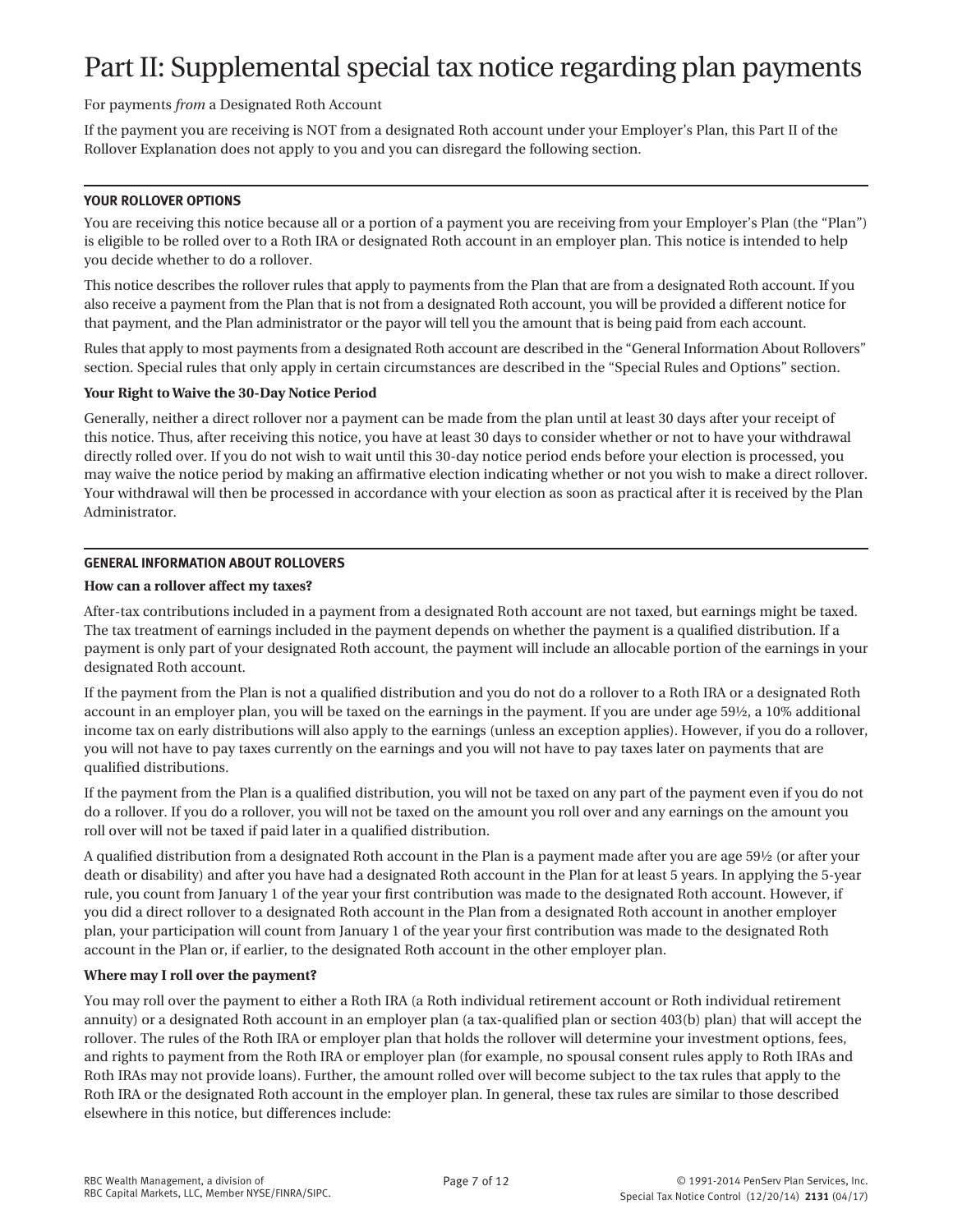- If you do a rollover to a Roth IRA, all of your Roth IRAs will be considered for purposes of determining whether you have satisfied the 5-year rule (counting from January 1 of the year for which your first contribution was made to any of your Roth IRAs).
- If you do a rollover to a Roth IRA, you will not be required to take a distribution from the Roth IRA during your lifetime and you must keep track of the aggregate amount of the after-tax contributions in all of your Roth IRAs (in order to determine your taxable income for later Roth IRA payments that are not qualified distributions).
- Eligible rollover distributions from a Roth IRA can only be rolled over to another Roth IRA.

## **How do I do a rollover?**

There are two ways to do a rollover. You can either do a direct rollover or a 60-day rollover.

*If you do a direct rollover*, the Plan will make the payment directly to your Roth IRA or designated Roth account in an employer plan. You should contact the Roth IRA sponsor or the administrator of the employer plan for information on how to do a direct rollover.

If you do not do a direct rollover, you may still do a rollover by making a deposit within 60 days into a Roth IRA, whether the payment is a qualified or nonqualified distribution. In addition, you can do a rollover by making a deposit within 60 days into a designated Roth account in an employer plan if the payment is a nonqualified distribution and the rollover does not exceed the amount of the earnings in the payment. You cannot do a 60-day rollover to an employer plan of any part of a qualified distribution. If you receive a distribution that is a nonqualified distribution and you do not roll over an amount at least equal to the earnings allocable to the distribution, you will be taxed on the amount of those earnings not rolled over, including the 10% additional income tax on early distributions if you are under age 59½ (unless an exception applies).

If you do a direct rollover of only a portion of the amount paid from the Plan and a portion is paid to you at the same time, the portion directly rolled over consists first of earnings.

If you do not do a direct rollover and the payment is not a qualified distribution, the Plan is required to withhold 20% of the earnings for federal income taxes (up to the amount of cash and property received other than employer stock). This means that, in order to roll over the entire payment in a 60-day rollover to a Roth IRA, you must use other funds to make up for the 20% withheld.

## **How much may I roll over?**

If you wish to do a rollover, you may roll over all or part of the amount eligible for rollover. Any payment from the Plan is eligible for rollover, except:

- Certain payments spread over a period of at least 10 years or over your life or life expectancy (or the lives or joint life expectancy of you and your beneficiary)
- Required minimum distributions after age 70½ (or after death)
- Hardship distributions
- ESOP dividends
- Corrective distributions of contributions that exceed tax law limitations
- Loans treated as deemed distributions (for example, loans in default due to missed payments before your employment ends)
- Cost of life insurance paid by the Plan
- Payments of certain automatic enrollment contributions requested to be withdrawn within 90 days of the first contribution
- Amounts treated as distributed because of a prohibited allocation of S corporation stock under an ESOP (also, there will generally be adverse tax consequences if S corporation stock is held by an IRA).

The Plan administrator or the payor can tell you what portion of a payment is eligible for rollover.

#### **If I don't do a rollover, will I have to pay the 10% additional income tax on early distributions?**

If a payment is not a qualified distribution and you are under age 59½, you will have to pay the 10% additional income tax on early distributions with respect to the earnings allocated to the payment that you do not roll over (including amounts withheld for income tax), unless one of the exceptions listed below applies. This tax is in addition to the regular income tax on the earnings not rolled over.

The 10% additional income tax does not apply to the following payments from the Plan: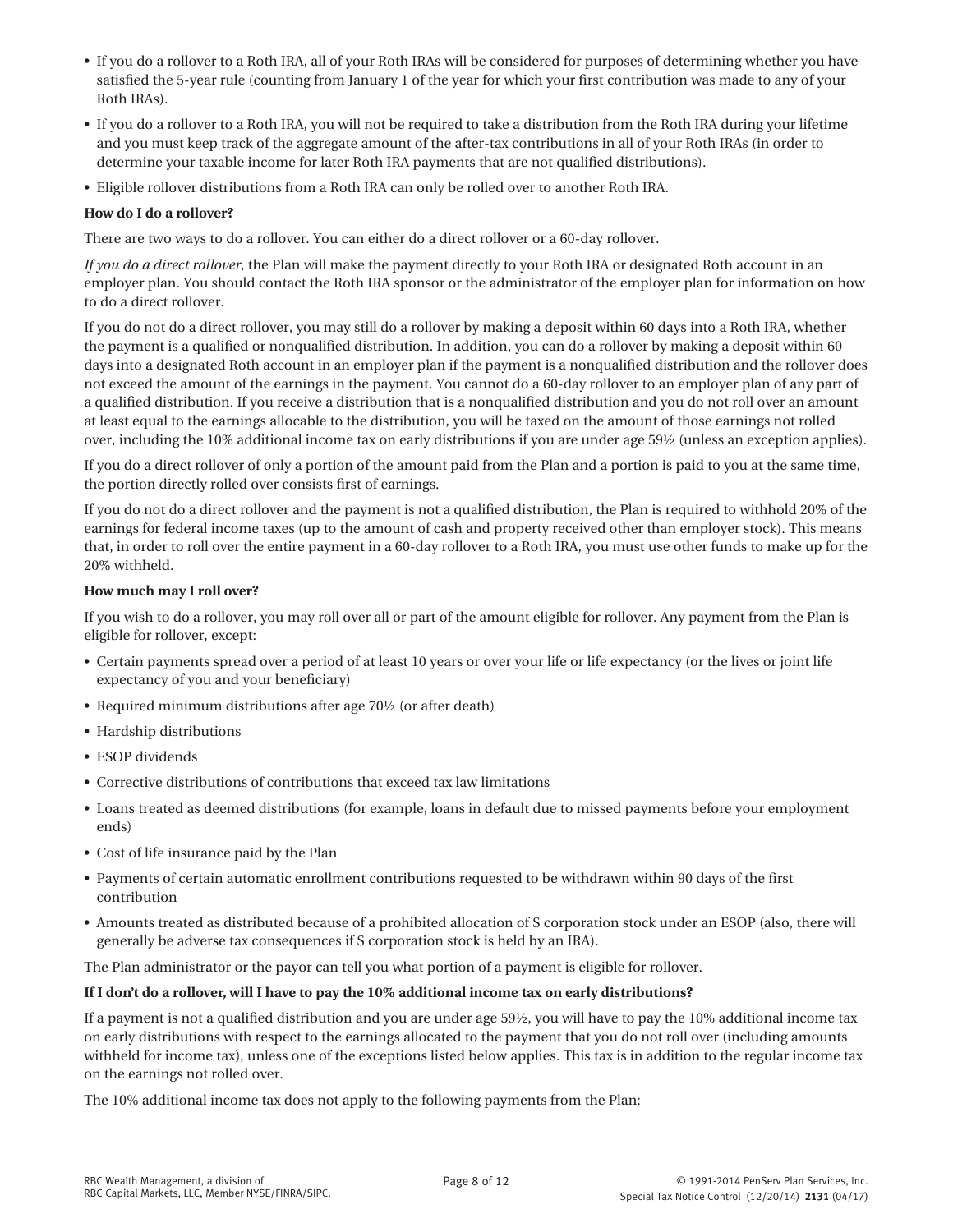- Payments made after you separate from service if you will be at least age 55 in the year of the separation
- Payments that start after you separate from service if paid at least annually in equal or close to equal amounts over your life or life expectancy (or the lives or joint life expectancy of you and your beneficiary)
- Payments made due to disability
- Payments after your death
- Payments of ESOP dividends
- Corrective distributions of contributions that exceed tax law limitations
- Cost of life insurance paid by the Plan
- Payments made directly to the government to satisfy a federal tax levy
- Payments made under a qualified domestic relations order (QDRO)
- Payments up to the amount of your deductible medical expenses
- Certain payments made while you are on active duty if you were a member of a reserve component called to duty after September 11, 2001 for more than 179 days
- Payments of certain automatic enrollment contributions requested to be withdrawn within 90 days of the first contribution.

# **If I do a rollover to a Roth IRA, will the 10% additional income tax apply to early distributions from the IRA?**

If you receive a payment from a Roth IRA when you are under age 59½, you will have to pay the 10% additional income tax on early distributions on the earnings paid from the Roth IRA, unless an exception applies or the payment is a qualified distribution. In general, the exceptions to the 10% additional income tax for early distributions from a Roth IRA listed above are the same as the exceptions for early distributions from a plan. However, there are a few differences for payments from a Roth IRA, including:

- There is no special exception for payments after separation from service.
- The exception for qualified domestic relations orders (QDROs) does not apply (although a special rule applies under which, as part of a divorce or separation agreement, a tax-free transfer may be made directly to a Roth IRA of a spouse or former spouse).
- The exception for payments made at least annually in equal or close to equal amounts over a specified period applies without regard to whether you have had a separation from service.
- There are additional exceptions for (1) payments for qualified higher education expenses, (2) payments up to \$10,000 used in a qualified first-time home purchase, and (3) payments for health insurance premiums after you have received unemployment compensation for 12 consecutive weeks (or would have been eligible to receive unemployment compensation but for self- employed status).

# **Will I owe State income taxes?**

This notice does not describe any State or local income tax rules (including State/local withholding rules).

# **SPECIAL RULES AND OPTIONS**

# **If you miss the 60-day rollover deadline**

Generally, the 60-day rollover deadline cannot be extended. However, the IRS has the limited authority to waive the deadline under certain extraordinary circumstances, such as when external events prevented you from completing the rollover by the 60-day rollover deadline. To apply for a waiver, you must file a private letter ruling request with the IRS. Private letter ruling requests require the payment of a nonrefundable user fee. For more information, see IRS Publication 590-A, Contributions to, Individual Retirement Arrangements (IRAs).

# **If your payment includes employer stock that you do not roll over**

If you receive a payment that is not a qualified distribution and you do not roll it over, you can apply a special rule to payments of employer stock (or other employer securities) that are paid in a lump sum after separation from service (or after age 59½, disability, or the participant's death). Under the special rule, the net unrealized appreciation on the stock included in the earnings in the payment will not be taxed when distributed to you from the Plan and will be taxed at capital gain rates when you sell the stock. If you do a rollover to a Roth IRA for a nonqualified distribution that includes employer stock (for example, by selling the stock and rolling over the proceeds within 60 days of the distribution), you will not have any taxable income and the special rule relating to the distributed employer stock will not apply to any subsequent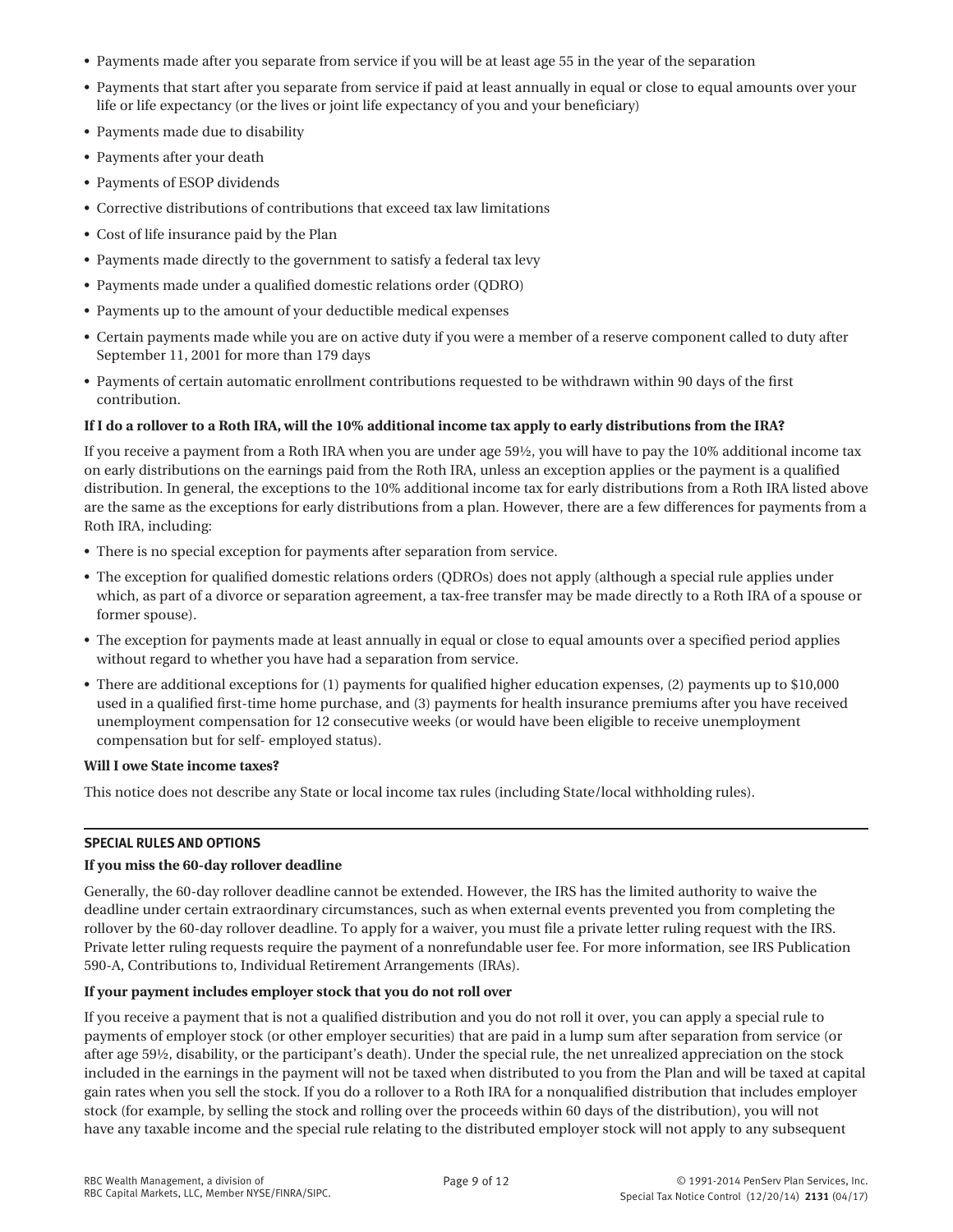payments from the Roth IRA or employer plan. Net unrealized appreciation is generally the increase in the value of the employer stock after it was acquired by the Plan. The Plan administrator can tell you the amount of any net unrealized appreciation.

If you receive a payment that is a qualified distribution that includes employer stock and you do not roll it over, your basis in the stock (used to determine gain or loss when you later sell the stock) will equal the fair market value of the stock at the time of the payment from the Plan.

## **If you have an outstanding loan that is being offset**

If you have an outstanding loan from the Plan, your Plan benefit may be offset by the amount of the loan, typically when your employment ends. The loan offset amount is treated as a distribution to you at the time of the offset and, if the distribution is a nonqualified distribution, the earnings in the loan offset will be taxed (including the 10% additional income tax on early distributions, unless an exception applies) unless you do a 60-day rollover in the amount of the earnings in the loan offset to a Roth IRA or designated Roth account in an employer plan.

If you receive a nonqualified distribution and you were born on or before January 1, 1936

If you were born on or before January 1, 1936, and receive a lump sum distribution that is not a qualified distribution and that you do not roll over, special rules for calculating the amount of the tax on the earnings in the payment might apply to you. For more information, see IRS Publication 575, Pension and Annuity Income.

If you receive a nonqualified distribution, are an eligible retired public safety officer, and your pension payment is used to pay for health coverage or qualified long-term care insurance

If the Plan is a governmental plan, you retired as a public safety officer, and your retirement was by reason of disability or was after normal retirement age, you can exclude from your taxable income nonqualified distributions paid directly as premiums to an accident or health plan (or a qualified long-term care insurance contract) that your employer maintains for you, your spouse, or your dependents, up to a maximum of \$3,000 annually. For this purpose, a public safety officer is a law enforcement officer, firefighter, chaplain, or member of a rescue squad or ambulance crew.

## **If you are not a plan participant**

Payments after death of the participant. If you receive a distribution after the participant's death that you do not roll over, the distribution will generally be taxed in the same manner described elsewhere in this notice. However, whether the payment is a qualified distribution generally depends on when the participant first made a contribution to the designated Roth account in the Plan. Also, the 10% additional income tax on early distributions and the special rules for public safety officers do not apply, and the special rule described under the section "If you receive a nonqualified distribution and you were born on or before January 1, 1936" applies only if the participant was born on or before January 1, 1936.

If you are a surviving spouse. If you receive a payment from the Plan as the surviving spouse of a deceased participant, you have the same rollover options that the participant would have had, as described elsewhere in this notice. In addition, if you choose to do a rollover to a Roth IRA, you may treat the Roth IRA as your own or as an inherited Roth IRA.

A Roth IRA you treat as your own is treated like any other Roth IRA of yours, so that you will not have to receive any required minimum distributions during your lifetime and earnings paid to you in a nonqualified distribution before you are age 59½ will be subject to the 10% additional income tax on early distributions (unless an exception applies).

If you treat the Roth IRA as an inherited Roth IRA, payments from the Roth IRA will not be subject to the 10% additional income tax on early distributions. An inherited Roth IRA is subject to required minimum distributions. If the participant had started taking required minimum distributions from the Plan, you will have to receive required minimum distributions from the inherited Roth IRA. If the participant had not started taking required minimum distributions, you will not have to start receiving required minimum distributions from the inherited Roth IRA until the year the participant would have been age 70½.

If you are a surviving beneficiary other than a spouse. If you receive a payment from the Plan because of the participant's death and you are a designated beneficiary other than a surviving spouse, the only rollover option you have is to do a direct rollover to an inherited Roth IRA. Payments from the inherited Roth IRA, even if made in a nonqualified distribution, will not be subject to the 10% additional income tax on early distributions. You will have to receive required minimum distributions from the inherited Roth IRA.

Payments under a qualified domestic relations order. If you are the spouse or a former spouse of the participant who receives a payment from the Plan under a qualified domestic relations order (QDRO), you generally have the same options the participant would have (for example, you may roll over the payment as described in this notice).